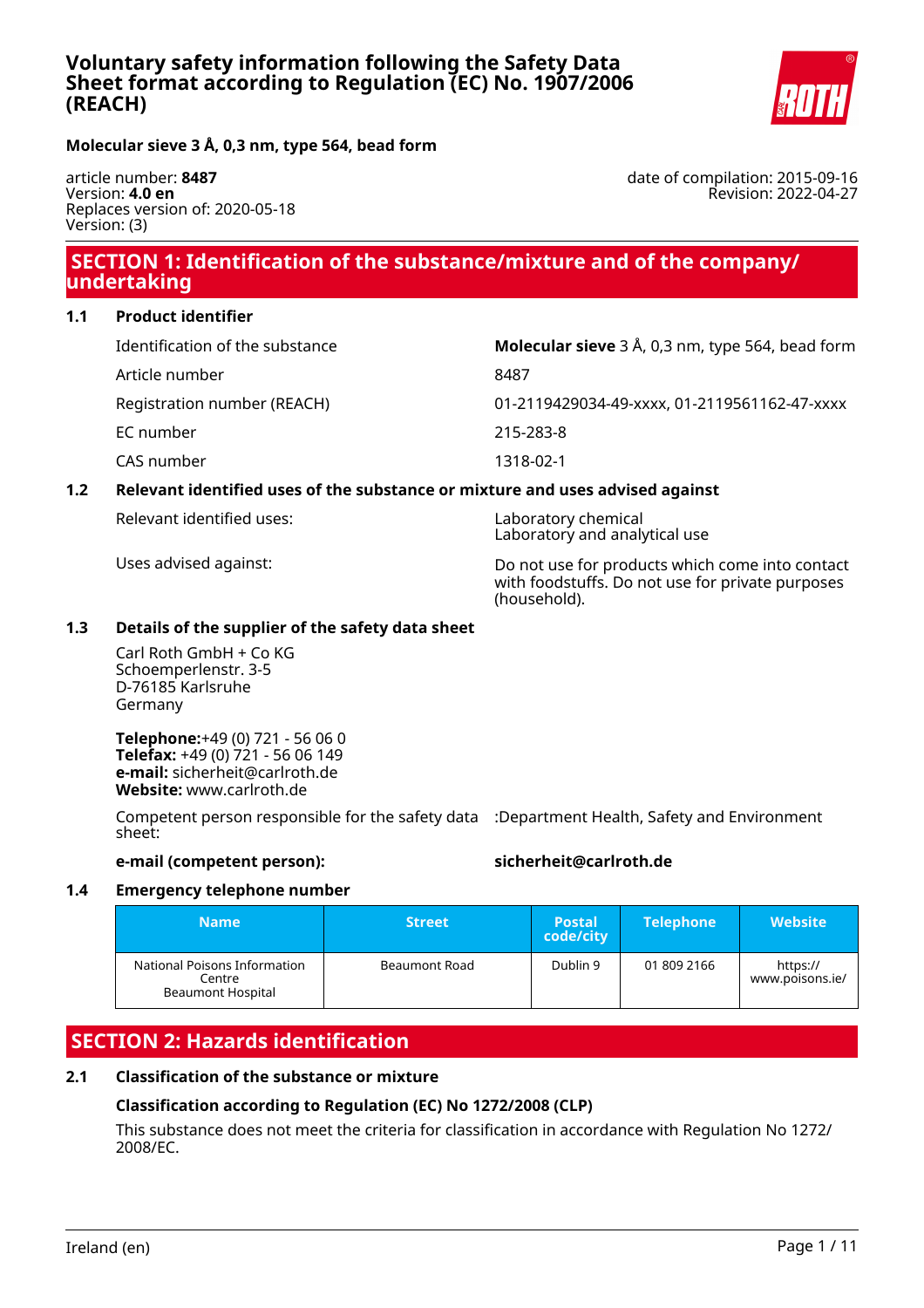

**Molecular sieve 3 Å, 0,3 nm, type 564, bead form**

article number: **8487**

#### **2.2 Label elements**

### **Labelling according to Regulation (EC) No 1272/2008 (CLP)** not required

#### **2.3 Other hazards**

#### **Results of PBT and vPvB assessment**

According to the results of its assessment, this substance is not a PBT or a vPvB.

### **SECTION 3: Composition/information on ingredients**

#### **3.1 Substances**

| Name of substance | Molecular sieve                                |
|-------------------|------------------------------------------------|
| REACH Reg. No     | 01-2119429034-49-xxxx<br>01-2119561162-47-xxxx |
| CAS No            | 1318-02-1                                      |
| EC No             | 215-283-8                                      |

#### **Impurities/additives/constituents:**

| <b>Name of substance</b> | <b>Identifier</b>    | Wt% |
|--------------------------|----------------------|-----|
| Quartz                   | CAS No<br>14808-60-7 | ≤1  |
|                          | EC No<br>238-878-4   |     |

For full text of abbreviations: see SECTION 16

### **SECTION 4: First aid measures**

### **4.1 Description of first aid measures**



#### **General notes**

No special measures are necessary.

#### **Following inhalation**

There is no major dust generation possible. No special measures are necessary.

#### **Following skin contact**

Brush off loose particles from skin. No special measures are necessary.

#### **Following eye contact**

Rinse cautiously with water for several minutes. No special measures are necessary.

#### **Following ingestion**

Rinse mouth. Call a doctor if you feel unwell.

## **4.2 Most important symptoms and effects, both acute and delayed**

Symptoms and effects are not known to date.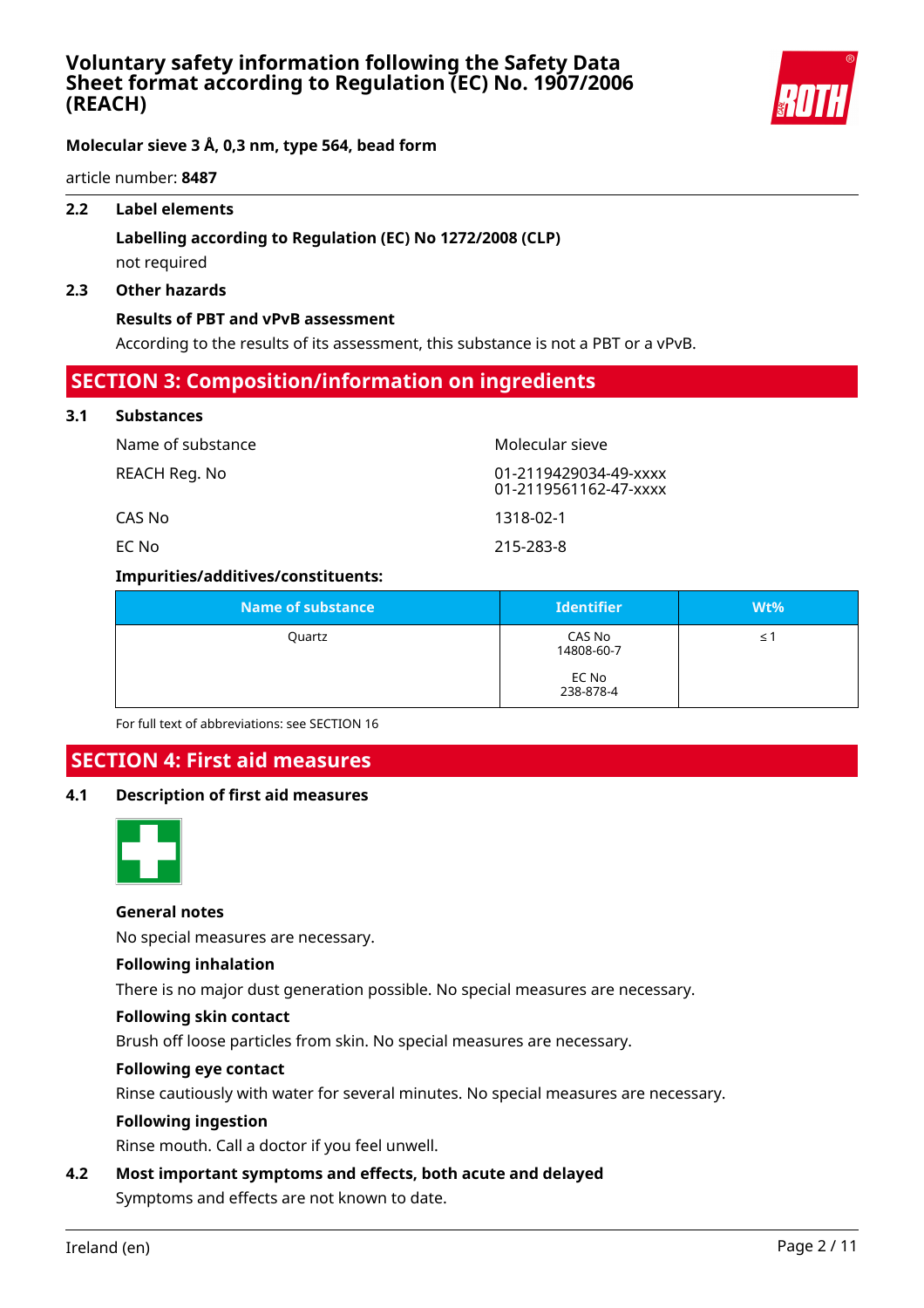

**Molecular sieve 3 Å, 0,3 nm, type 564, bead form**

article number: **8487**

### **4.3 Indication of any immediate medical attention and special treatment needed** none

### **SECTION 5: Firefighting measures**

#### **5.1 Extinguishing media**



#### **Suitable extinguishing media**

co-ordinate firefighting measures to the fire surroundings water, foam, dry extinguishing powder, ABC-powder

#### **Unsuitable extinguishing media**

water jet

### **5.2 Special hazards arising from the substance or mixture** Non-combustible.

#### **5.3 Advice for firefighters**

In case of fire and/or explosion do not breathe fumes. Fight fire with normal precautions from a reasonable distance. Wear self-contained breathing apparatus.

## **SECTION 6: Accidental release measures**

**6.1 Personal precautions, protective equipment and emergency procedures**



#### **For non-emergency personnel**

No special measures are necessary.

**6.2 Environmental precautions**

Keep away from drains, surface and ground water.

#### **6.3 Methods and material for containment and cleaning up**

#### **Advice on how to contain a spill**

Covering of drains. Take up mechanically.

#### **Advice on how to clean up a spill**

Take up mechanically.

#### **Other information relating to spills and releases**

Place in appropriate containers for disposal.

#### **6.4 Reference to other sections**

Hazardous combustion products: see section 5. Personal protective equipment: see section 8. Incompatible materials: see section 10. Disposal considerations: see section 13.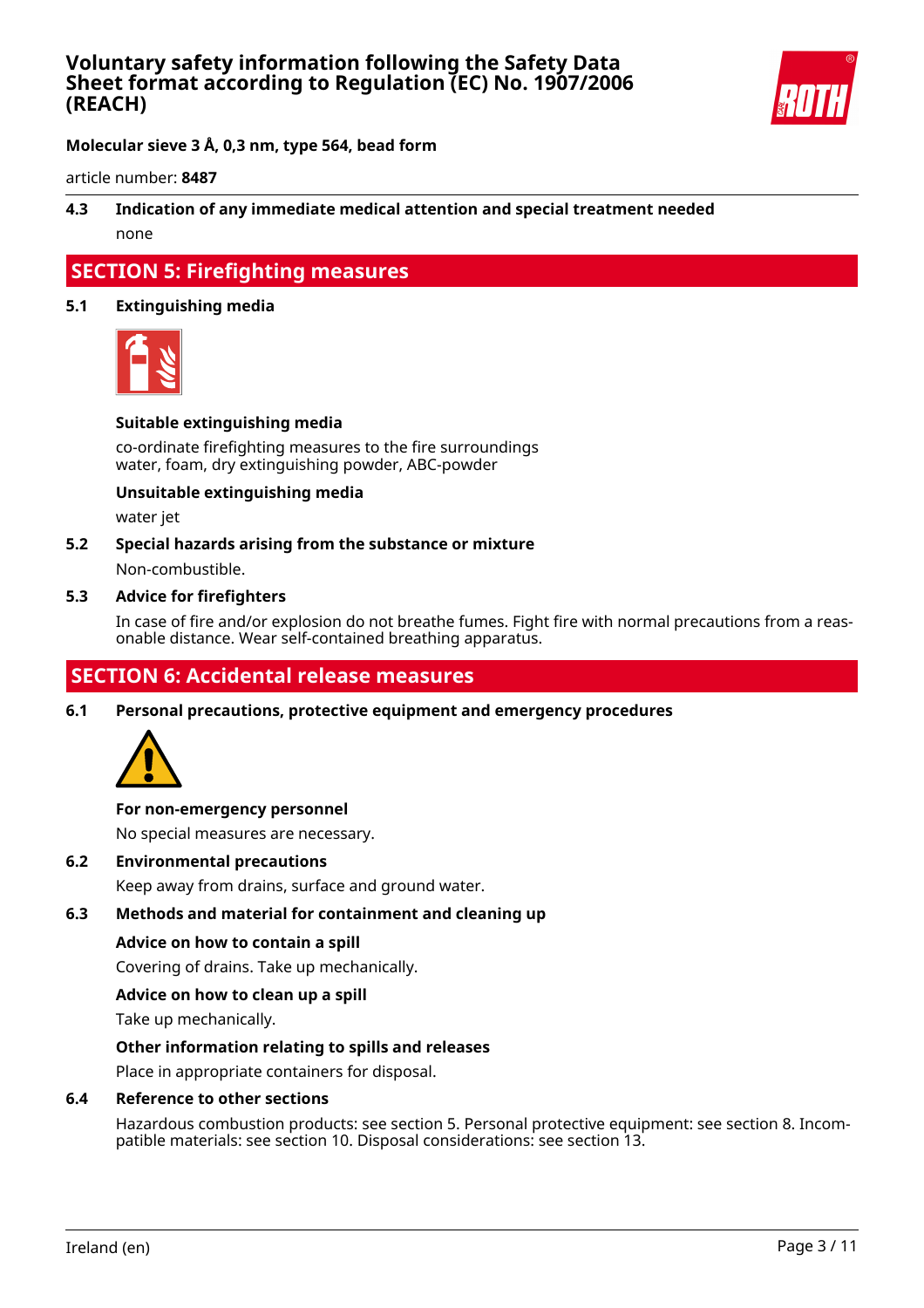

#### **Molecular sieve 3 Å, 0,3 nm, type 564, bead form**

article number: **8487**

### **SECTION 7: Handling and storage**

- **7.1 Precautions for safe handling** No special measures are necessary. **Advice on general occupational hygiene** Keep away from food, drink and animal feedingstuffs.
- **7.2 Conditions for safe storage, including any incompatibilities** Store in a dry place.

**Incompatible substances or mixtures** Observe hints for combined storage.

**Consideration of other advice:**

**Specific designs for storage rooms or vessels**

Recommended storage temperature: 15 – 25 °C

**7.3 Specific end use(s)** No information available.

### **SECTION 8: Exposure controls/personal protection**

#### **8.1 Control parameters**

#### **National limit values**

#### **Occupational exposure limit values (Workplace Exposure Limits)**

This information is not available.

#### **8.2 Exposure controls**

#### **Individual protection measures (personal protective equipment)**

#### **Eye/face protection**



Use safety goggle with side protection.

**Skin protection**



**• hand protection** Hand protection is not required.

### **Respiratory protection**

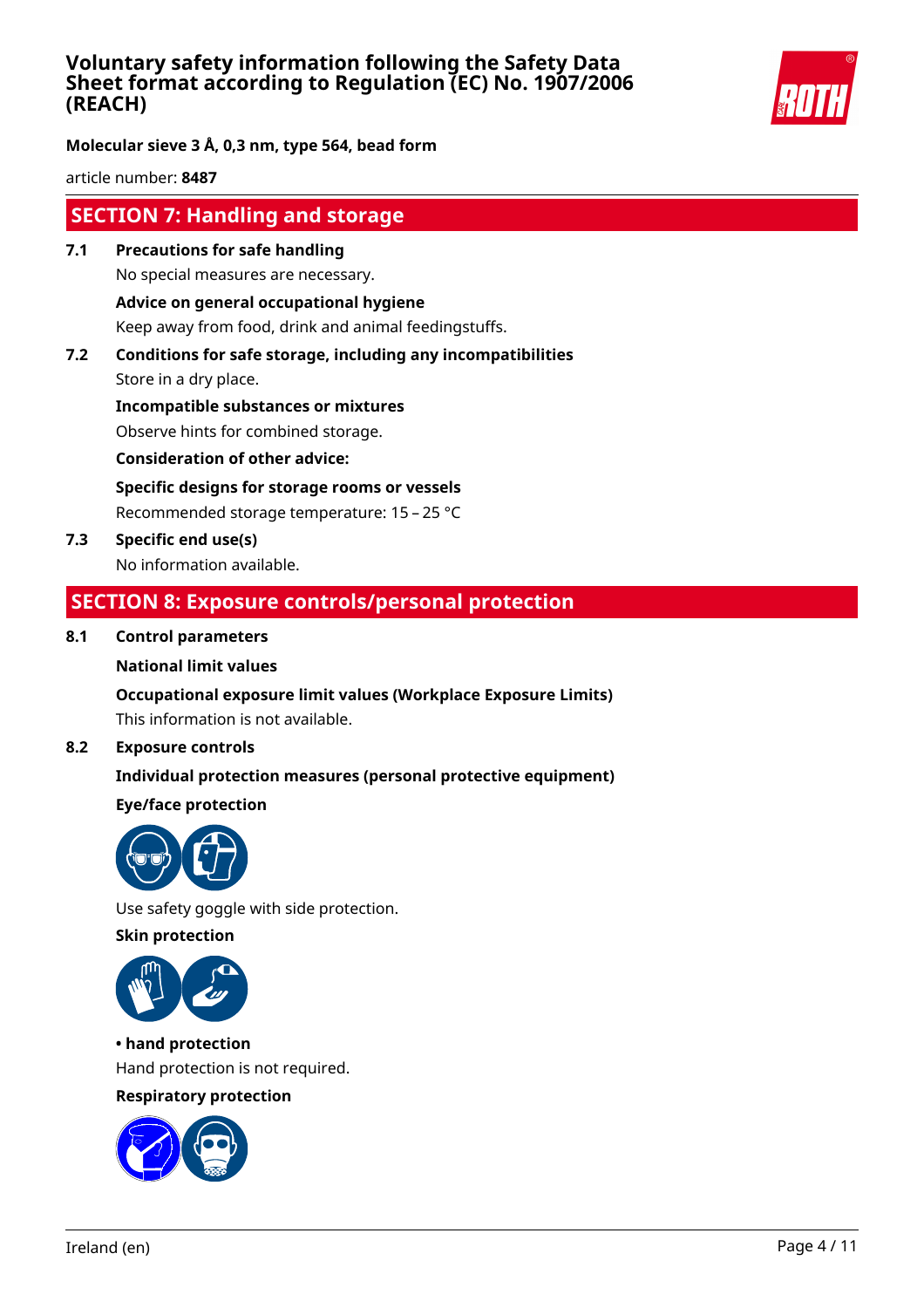

#### article number: **8487**

Respiratory protection necessary at: Dust formation. Particulate filter device (EN 143). P1 (filters at least 80 % of airborne particles, colour code: White). Usually no personal respirative protection necessary.

#### **Environmental exposure controls**

Keep away from drains, surface and ground water.

 **SECTION 9: Physical and chemical properties**

#### **9.1 Information on basic physical and chemical properties**

| Physical state                                              | solid                               |
|-------------------------------------------------------------|-------------------------------------|
| Form                                                        | spherical                           |
| Colour                                                      | beige                               |
| Odour                                                       | odourless                           |
| Melting point/freezing point                                | >400 °C (ECHA)                      |
| Boiling point or initial boiling point and boiling<br>range | not determined                      |
| Flammability                                                | non-combustible                     |
| Lower and upper explosion limit                             | not determined                      |
| Flash point                                                 | not applicable                      |
| Auto-ignition temperature                                   | not determined                      |
| Decomposition temperature                                   | not relevant                        |
| pH (value)                                                  | $7 - 11$ (20 °C) (suspension)       |
| Kinematic viscosity                                         | not relevant                        |
| Solubility(ies)<br>Water solubility                         | (insoluble (< 1 mg/l))              |
| Partition coefficient                                       |                                     |
| Partition coefficient n-octanol/water (log value):          | not relevant (inorganic)            |
|                                                             |                                     |
| Vapour pressure                                             | not determined                      |
| Density and/or relative density                             |                                     |
| Density                                                     | not determined                      |
| <b>Bulk density</b>                                         | $-720$ kg/ <sub>m<sup>3</sup></sub> |
| Particle characteristics                                    |                                     |
| Particle size                                               | $1,6 - 2,5$ mm                      |
| Other safety parameters                                     |                                     |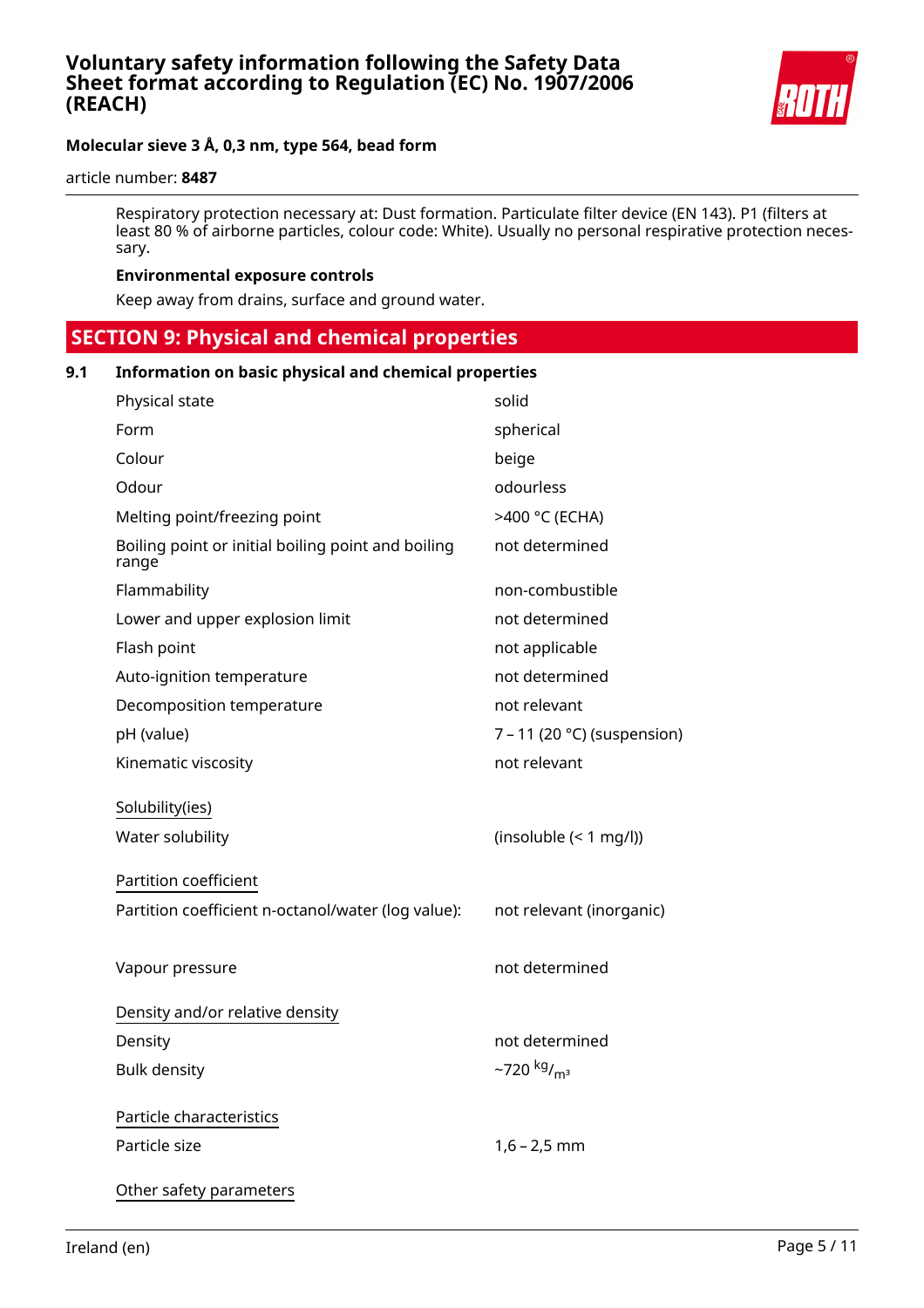

#### article number: **8487**

Oxidising properties none

#### **9.2 Other information**

Information with regard to physical hazard classes:

hazard classes acc. to GHS (physical hazards): not relevant

Other safety characteristics: There is no additional information.

### **SECTION 10: Stability and reactivity**

#### **10.1 Reactivity**

This material is not reactive under normal ambient conditions.

#### **10.2 Chemical stability**

The material is stable under normal ambient and anticipated storage and handling conditions of temperature and pressure.

#### **10.3 Possibility of hazardous reactions**

No known hazardous reactions.

#### **10.4 Conditions to avoid**

There are no specific conditions known which have to be avoided.

#### **10.5 Incompatible materials**

There is no additional information.

#### **10.6 Hazardous decomposition products**

Hazardous combustion products: see section 5.

# **SECTION 11: Toxicological information**

#### **11.1 Information on hazard classes as defined in Regulation (EC) No 1272/2008**

#### **Classification according to GHS (1272/2008/EC, CLP)**

This substance does not meet the criteria for classification in accordance with Regulation No 1272/ 2008/EC.

#### **Acute toxicity**

Shall not be classified as acutely toxic.

| <b>Acute toxicity</b> |                 |                        |                |               |                                   |
|-----------------------|-----------------|------------------------|----------------|---------------|-----------------------------------|
| <b>Exposure route</b> | <b>Endpoint</b> | <b>Value</b>           | <b>Species</b> | <b>Method</b> | <b>Source</b>                     |
| oral                  | LD50            | $>5.110 \frac{mg}{ka}$ | rat            |               | <b>OECD</b><br>Prüfrichtlinie 401 |

#### **Skin corrosion/irritation**

Shall not be classified as corrosive/irritant to skin.

#### **Serious eye damage/eye irritation**

Shall not be classified as seriously damaging to the eye or eye irritant.

#### **Respiratory or skin sensitisation**

Shall not be classified as a respiratory or skin sensitiser.

#### **Germ cell mutagenicity**

Shall not be classified as germ cell mutagenic.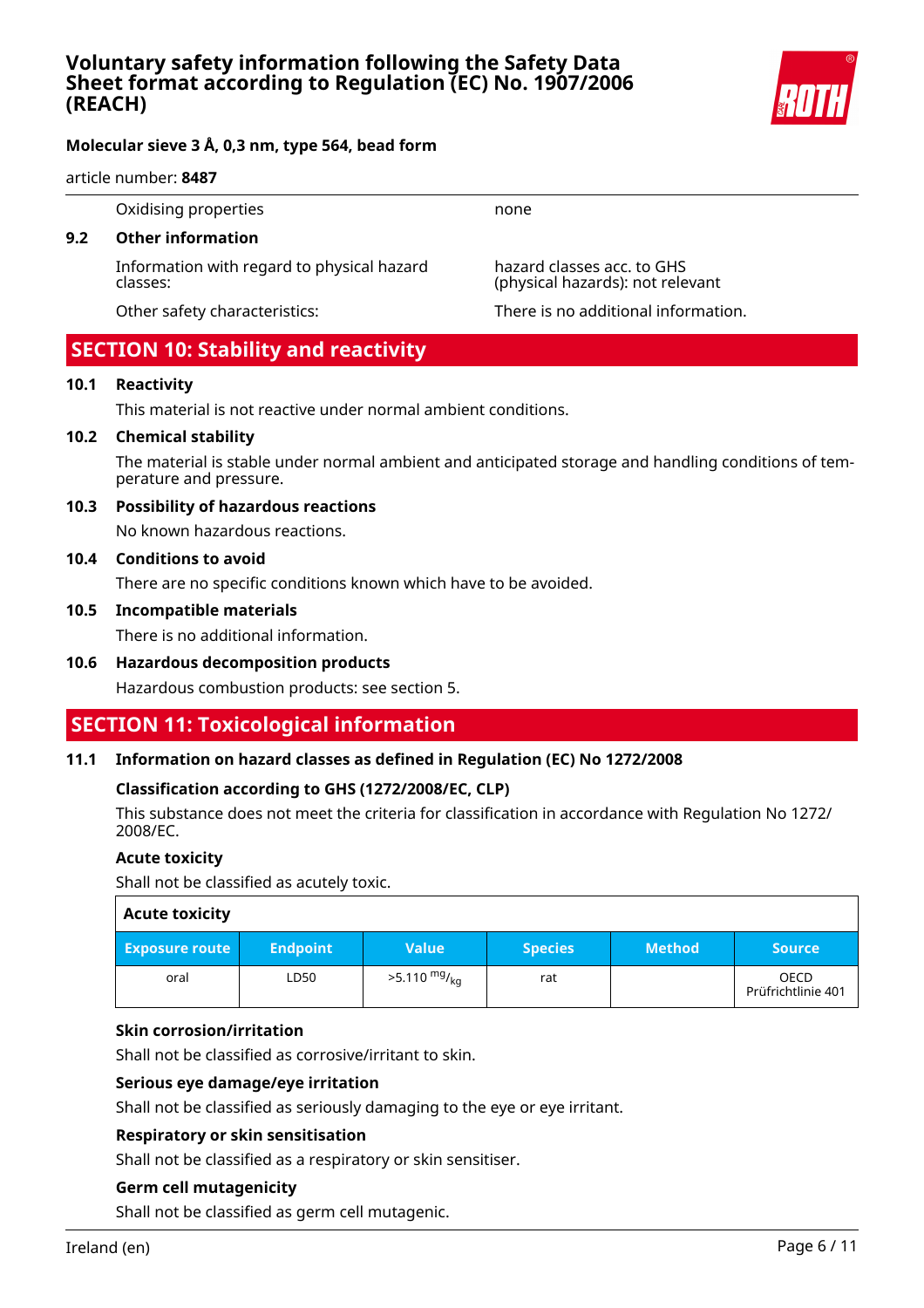

### **Molecular sieve 3 Å, 0,3 nm, type 564, bead form**

article number: **8487**

#### **Carcinogenicity**

Shall not be classified as carcinogenic.

#### **Reproductive toxicity**

Shall not be classified as a reproductive toxicant.

#### **Specific target organ toxicity - single exposure**

Shall not be classified as a specific target organ toxicant (single exposure).

#### **Specific target organ toxicity - repeated exposure**

Shall not be classified as a specific target organ toxicant (repeated exposure).

#### **Aspiration hazard**

Shall not be classified as presenting an aspiration hazard.

#### **Symptoms related to the physical, chemical and toxicological characteristics**

#### **• If swallowed**

Data are not available.

#### **• If in eyes**

Data are not available.

#### **• If inhaled**

Data are not available.

#### **• If on skin**

Data are not available.

#### **• Other information**

Health effects are not known.

# **11.2 Endocrine disrupting properties**

Not listed.

#### **11.3 Information on other hazards**

There is no additional information.

# **SECTION 12: Ecological information**

#### **12.1 Toxicity**

Shall not be classified as hazardous to the aquatic environment.

#### **Biodegradation**

The methods for determining the biological degradability are not applicable to inorganic substances.

### **12.2 Process of degradability**

Data are not available.

# **12.3 Bioaccumulative potential**

Data are not available.

#### **12.4 Mobility in soil**

Data are not available.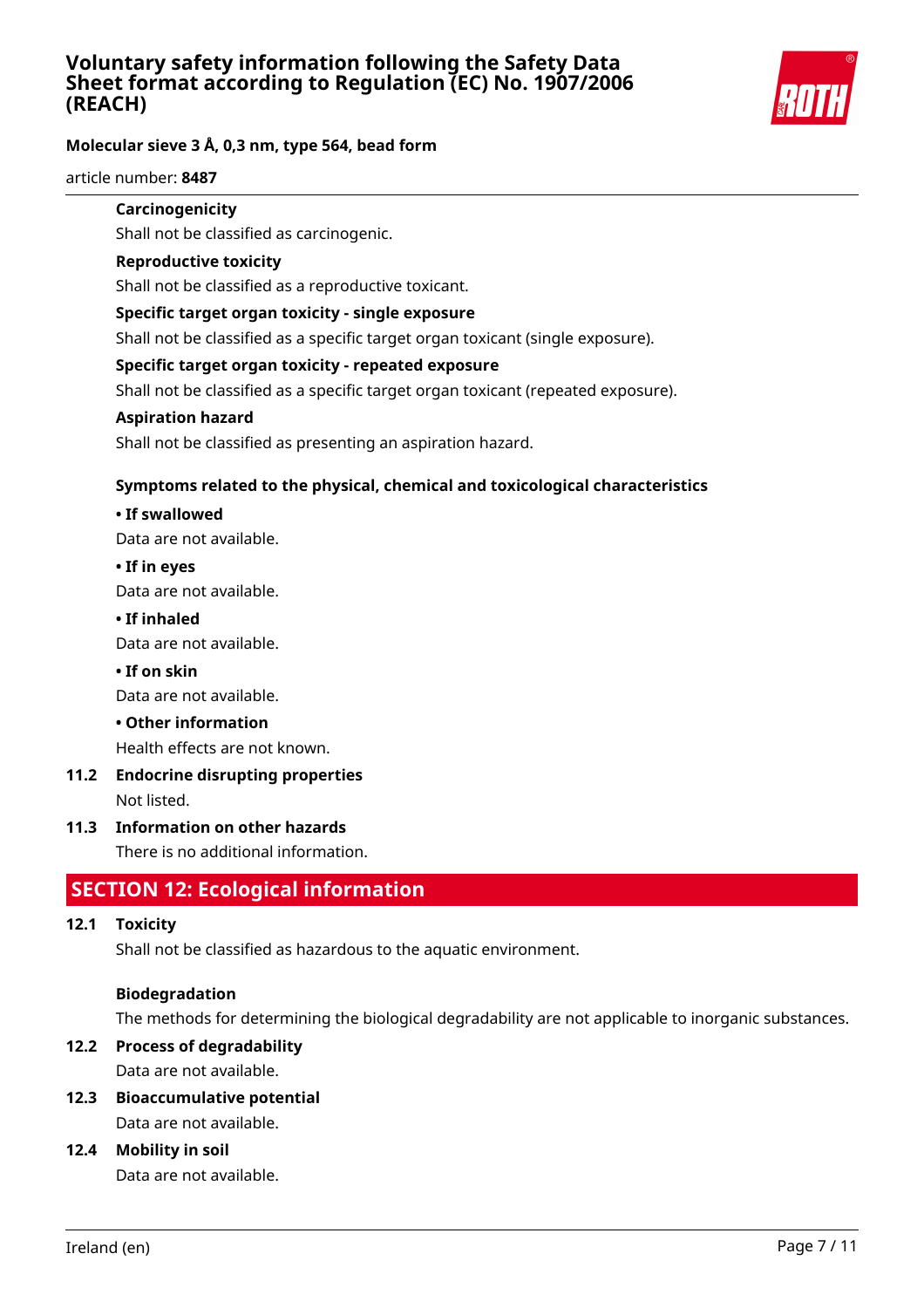

#### **Molecular sieve 3 Å, 0,3 nm, type 564, bead form**

article number: **8487**

- **12.5 Results of PBT and vPvB assessment** Data are not available.
- **12.6 Endocrine disrupting properties** Not listed.
- **12.7 Other adverse effects**

Data are not available.

### **SECTION 13: Disposal considerations**

#### **13.1 Waste treatment methods**



Consult the appropriate local waste disposal expert about waste disposal.

#### **Sewage disposal-relevant information**

Do not empty into drains.

#### **13.2 Relevant provisions relating to waste**

The allocation of waste identity numbers/waste descriptions must be carried out according to the EEC, specific to the industry and process. Waste catalogue ordinance (Germany).

#### **13.3 Remarks**

Waste shall be separated into the categories that can be handled separately by the local or national waste management facilities. Please consider the relevant national or regional provisions.

## **SECTION 14: Transport information**

- 
- **14.2 UN proper shipping name** not assigned
- **14.3 Transport hazard class(es)** none
- **14.4 Packing group not assigned**
- 

**14.1 UN number or ID number not subject to transport regulations** 

**14.5 Environmental hazards** non-environmentally hazardous acc. to the dangerous goods regulations

#### **14.6 Special precautions for user**

There is no additional information.

**14.7 Maritime transport in bulk according to IMO instruments**

The cargo is not intended to be carried in bulk.

#### **14.8 Information for each of the UN Model Regulations**

#### **Transport of dangerous goods by road, rail and inland waterway (ADR/RID/ADN) - Additional information**

Not subject to ADR, RID and ADN.

**International Maritime Dangerous Goods Code (IMDG) - Additional information** Not subject to IMDG.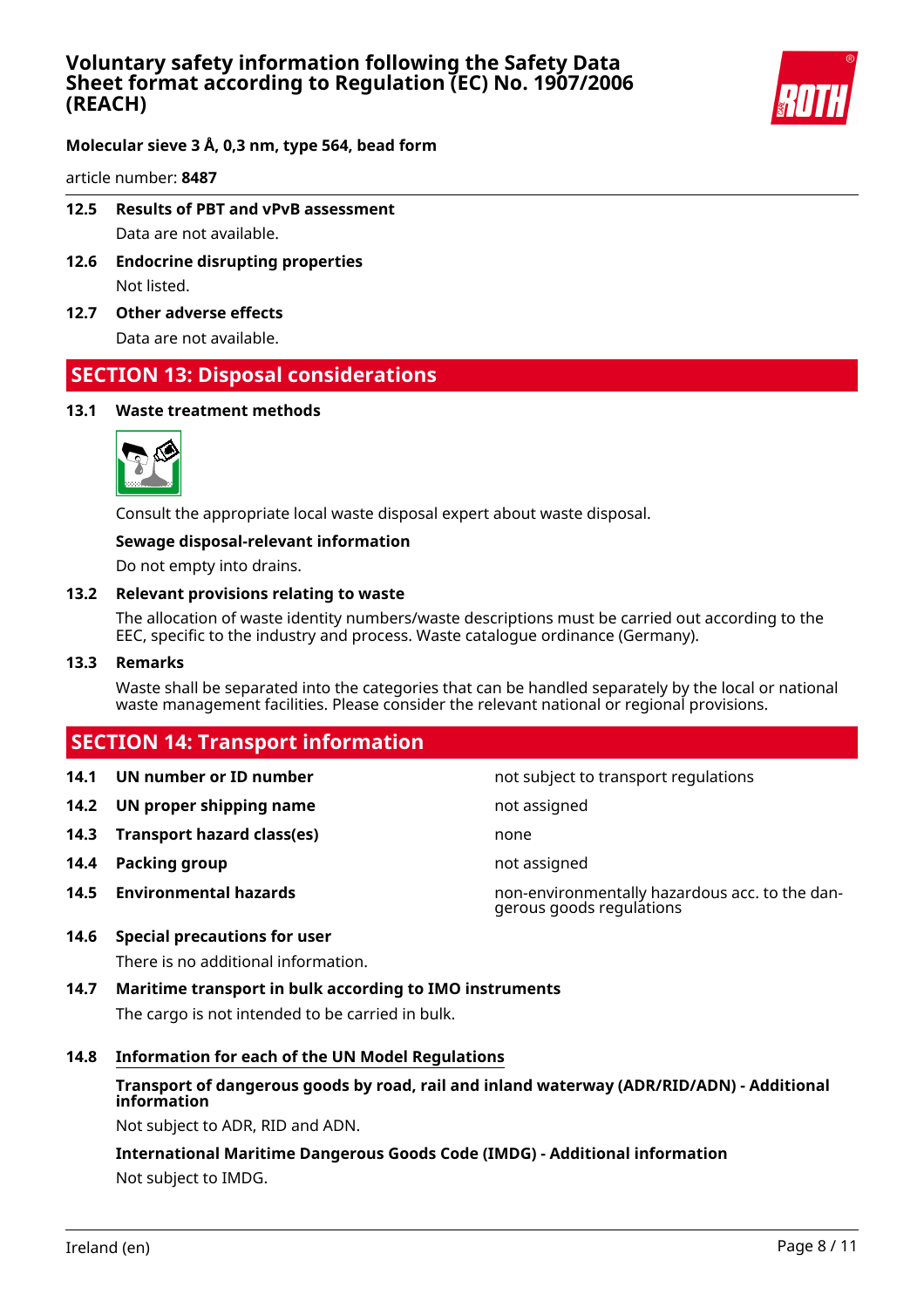

article number: **8487**

### **International Civil Aviation Organization (ICAO-IATA/DGR) - Additional information** Not subject to ICAO-IATA.

# **SECTION 15: Regulatory information**

**15.1 Safety, health and environmental regulations/legislation specific for the substance or mixture**

**Relevant provisions of the European Union (EU)**

**Restrictions according to REACH, Annex XVII**

not listed

**List of substances subject to authorisation (REACH, Annex XIV)/SVHC - candidate list** Not listed.

#### **Seveso Directive**

|           | 2012/18/EU (Seveso III)               |                                                                                                   |              |
|-----------|---------------------------------------|---------------------------------------------------------------------------------------------------|--------------|
| <b>No</b> | Dangerous substance/hazard categories | Qualifying quantity (tonnes) for the application of lower and upper-tier re-<br><b>quirements</b> | <b>Notes</b> |
|           | not assigned                          |                                                                                                   |              |

#### **Deco-Paint Directive**

| <b>VOC</b><br>. content | %<br>$\cdot$<br>$\sim$ |
|-------------------------|------------------------|
|                         |                        |

#### **Industrial Emissions Directive (IED)**

| VOC content<br>___ | 0 % |
|--------------------|-----|
|--------------------|-----|

#### **Directive on the restriction of the use of certain hazardous substances in electrical and electronic equipment (RoHS)**

not listed

#### **Regulation concerning the establishment of a European Pollutant Release and Transfer Register (PRTR)**

not listed

#### **Water Framework Directive (WFD)**

not listed

#### **Regulation on the marketing and use of explosives precursors**

not listed

#### **Regulation on drug precursors**

not listed

#### **Regulation on substances that deplete the ozone layer (ODS)**

not listed

#### **Regulation concerning the export and import of hazardous chemicals (PIC)**

not listed

#### **Regulation on persistent organic pollutants (POP)**

not listed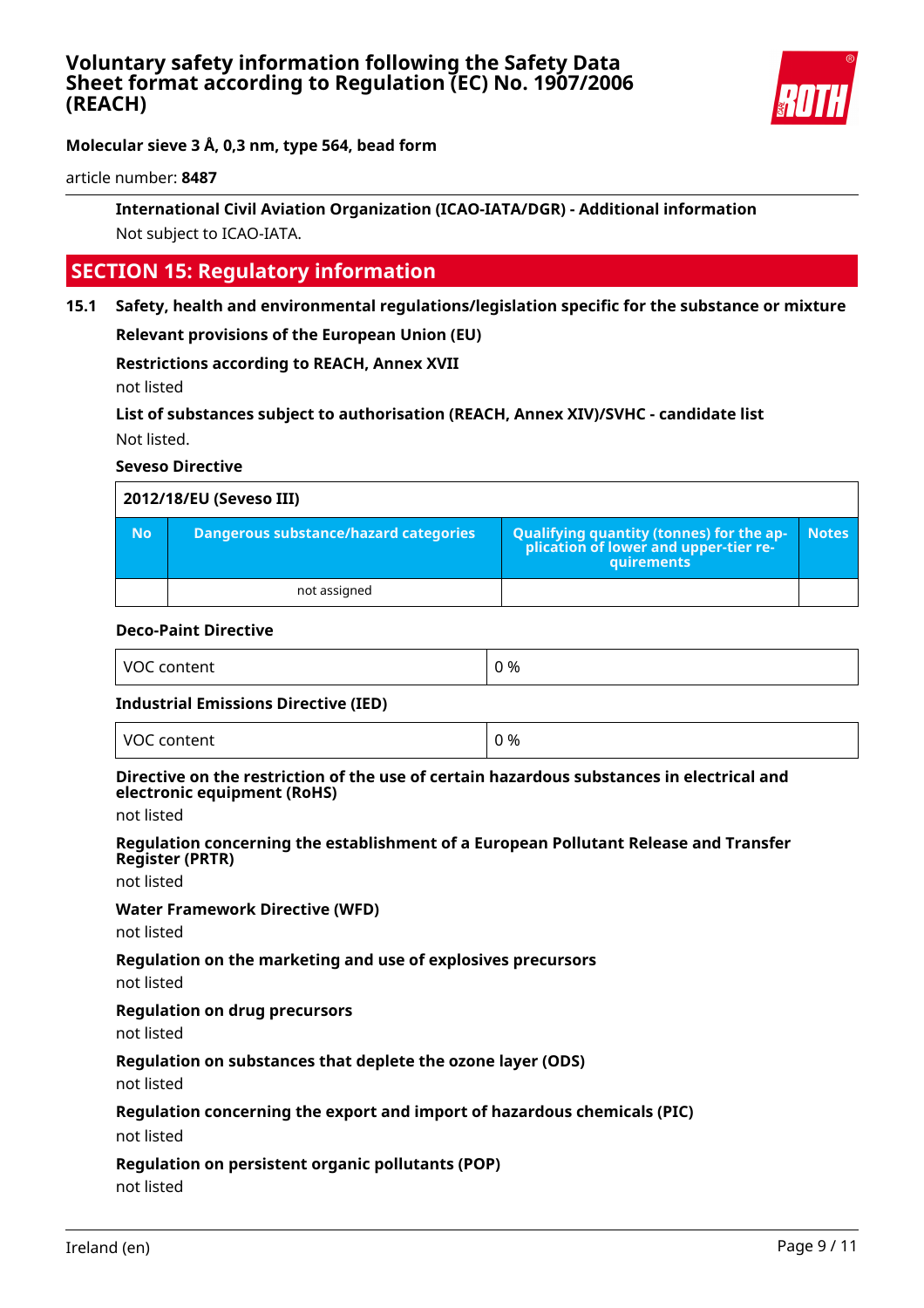

article number: **8487**

#### **Other information**

Directive 94/33/EC on the protection of young people at work. Observe employment restrictions under the Maternity Protection Directive (92/85/EEC) for expectant or nursing mothers.

#### **National inventories**

| <b>Country</b> | <b>Inventory</b> | <b>Status</b>       |
|----------------|------------------|---------------------|
| AU             | AIIC             | substance is listed |
| <b>CN</b>      | <b>IECSC</b>     | substance is listed |
| <b>EU</b>      | <b>ECSI</b>      | substance is listed |
| EU             | REACH Reg.       | substance is listed |
| <b>KR</b>      | KECI             | substance is listed |
| NZ             | <b>NZIOC</b>     | substance is listed |
| <b>PH</b>      | <b>PICCS</b>     | substance is listed |
| <b>TR</b>      | <b>CICR</b>      | substance is listed |
| <b>TW</b>      | <b>TCSI</b>      | substance is listed |

#### **Legend**

| AIIC<br><b>CICR</b> | Australian Inventory of Industrial Chemicals<br>Chemical Inventory and Control Regulation |
|---------------------|-------------------------------------------------------------------------------------------|
| ECSI                | EC Substance Inventory (EINECS, ELINCS, NLP)                                              |
| <b>IECSC</b>        | Inventory of Existing Chemical Substances Produced or Imported in China                   |
| KECI                | Korea Existing Chemicals Inventory                                                        |
| NZIoC               | New Zealand Inventory of Chemicals                                                        |
| <b>PICCS</b>        | Philippine Inventory of Chemicals and Chemical Substances (PICCS)                         |
|                     | REACH Reg. REACH registered substances                                                    |
| TCSI                | Taiwan Chemical Substance Inventory                                                       |

#### **15.2 Chemical Safety Assessment**

No Chemical Safety Assessment has been carried out for this substance.

## **SECTION 16: Other information**

#### **Indication of changes (revised safety data sheet)**

Alignment to regulation: Regulation (EC) No. 1907/2006 (REACH), amended by 2020/878/EU

#### Restructuring: section 9, section 14

| <b>Section</b> | <b>Former entry (text/value)</b>                      | <b>Actual entry (text/value)</b>                                                                                             | Safety-<br>relev-<br>ant |
|----------------|-------------------------------------------------------|------------------------------------------------------------------------------------------------------------------------------|--------------------------|
| 2.2            | Signal word:<br>not required                          |                                                                                                                              | yes                      |
| 2.3            | Other hazards:<br>There is no additional information. | Other hazards                                                                                                                | yes                      |
| 2.3            |                                                       | Results of PBT and vPvB assessment:<br>According to the results of its assessment, this<br>substance is not a PBT or a vPvB. | yes                      |